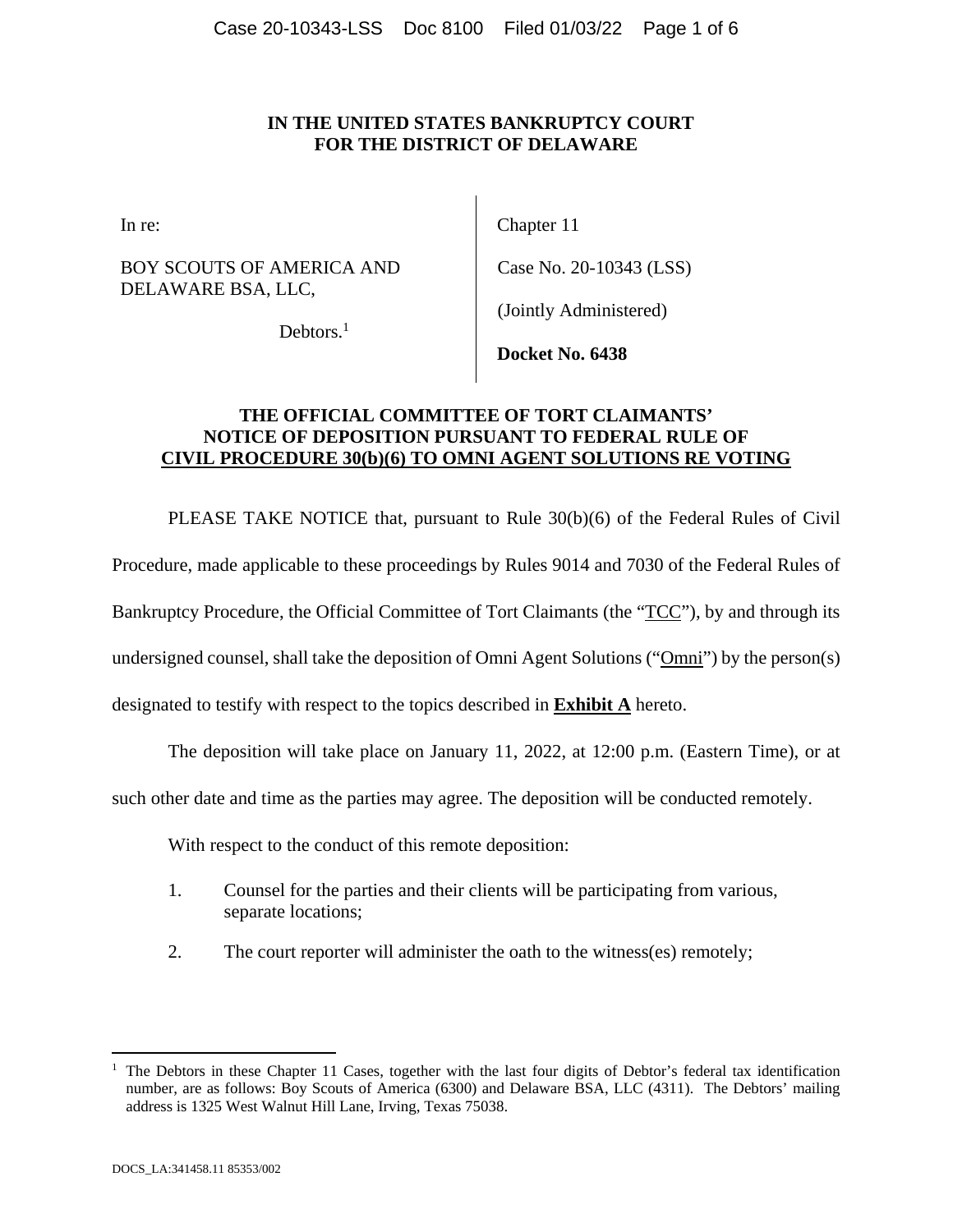- 3. Each participating attorney must be visible to all other participants, and their statements will be audible to all participants;
- 4. All exhibits will be provided simultaneously and electronically to the witness(es) and all participants;
- 5. The court reporter will record the testimony;
- 6. The deposition will be videotaped; and
- 7. The deposition may be recorded electronically though use of Realtime or a similar application.

Dated: January 3, 2022 Wilmington, Delaware

### PACHULSKI STANG ZIEHL & JONES LLP

*/s/ James E. O'Neill* 

Richard M. Pachulski (CA Bar No. 90073) (admitted *pro hac vice*) Alan J. Kornfeld (CA Bar No. 130063) (admitted *pro hac vice*) Debra I. Grassgreen (CA 169978) (admitted *pro hac vice*) Iain A.W. Nasatir (CA Bar No. 148977) (admitted *pro hac vice*) James E. O'Neill (DE Bar No. 4042) 919 North Market Street, 17th Floor P.O. Box 8705 Wilmington, DE 19899-8705 (Courier 19801) Tele/Fax: (302) 652-4100 / (302) 652-4400 Email: rpachulski@pszjlaw.com akornfeld@pszjlaw.com dgrassgreen@pszjlaw.com inasatir@pszjlaw.com joneill@pszjlaw.com

*Counsel for the Official Committee of Tort Claimants*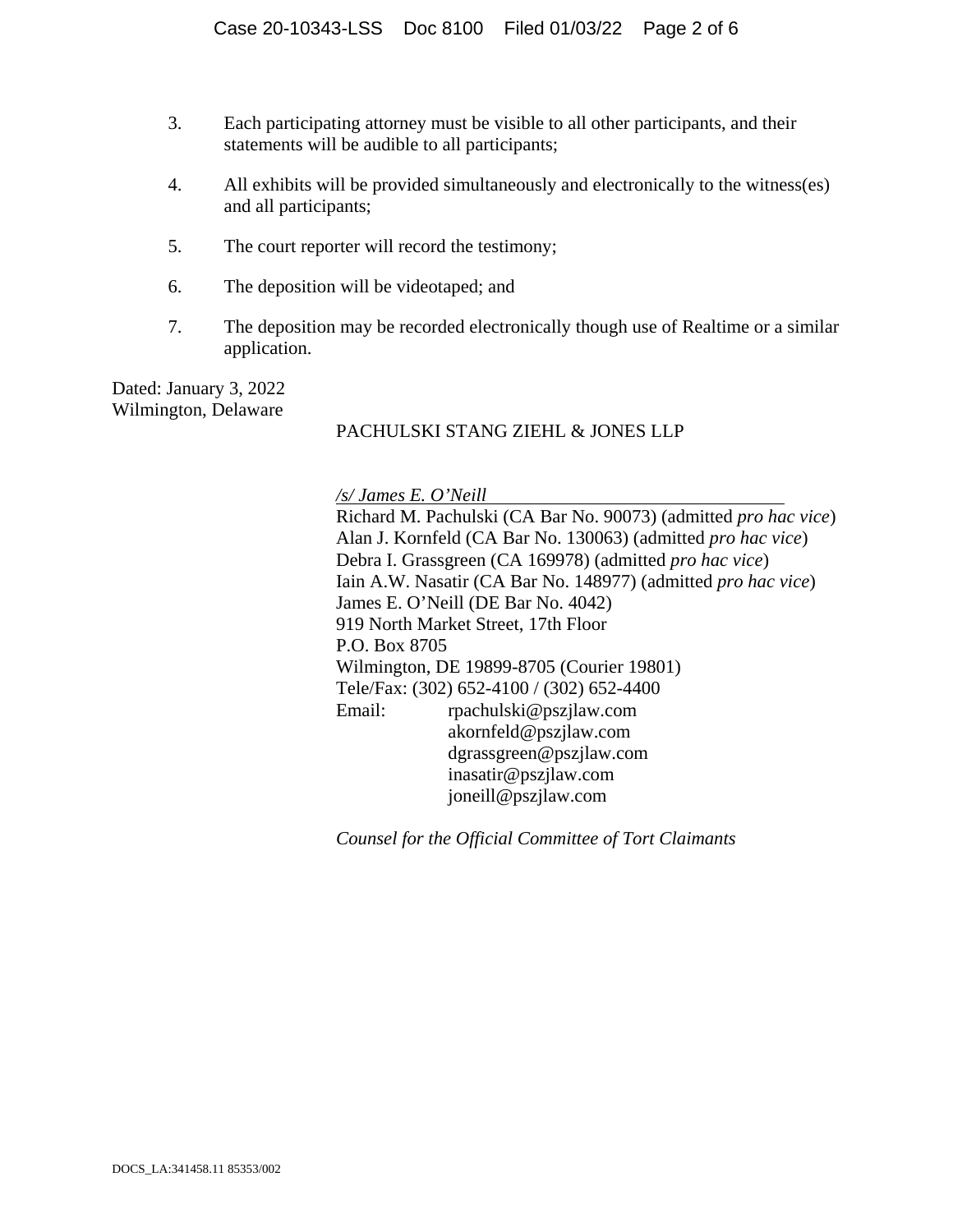### **EXHIBIT A**

#### **DEFINITIONS**

The following Definitions shall apply to this Exhibit A:

- 1. The terms "all," "any," and "each" shall each be construed as encompassing any and all. The singular shall include the plural and vice versa; the terms "and" or "or" shall be both conjunctive and disjunctive; and the term "including" means "including without limitation." The present tense shall be construed to include the past tense, and the past tense shall be construed to include the present tense.
- 2. Capitalized terms not otherwise defined herein shall have same meanings set forth in the Plan.
- 3. "Chapter 11 Cases" means the bankruptcy cases jointly administered under *In re Boy Scouts of America*, Case No. 20-10343 (LSS) in the United States Bankruptcy Court for the District of Delaware
- 4. "Communication" shall mean all inquiries, discussions, conversations, negotiations, agreements, understandings, meetings, telephone conversations, letters, notes, correspondence, memoranda, emails, facsimile transmissions, or other form of verbal, written, mechanical, or electronic transmissions, in Your actual or constructive control or custody or in the control or custody of any current or former affiliates, representatives or advisors.
- 5. "Concerning" means relating to, evidencing, supporting, negating, refuting, embodying, containing, memorializing, comprising, reflecting, analyzing, constituting, describing, identifying, referring to, referencing, discussing, indicating, connected with or otherwise pertaining in any way, in whole or in part, to the subject matter being referenced.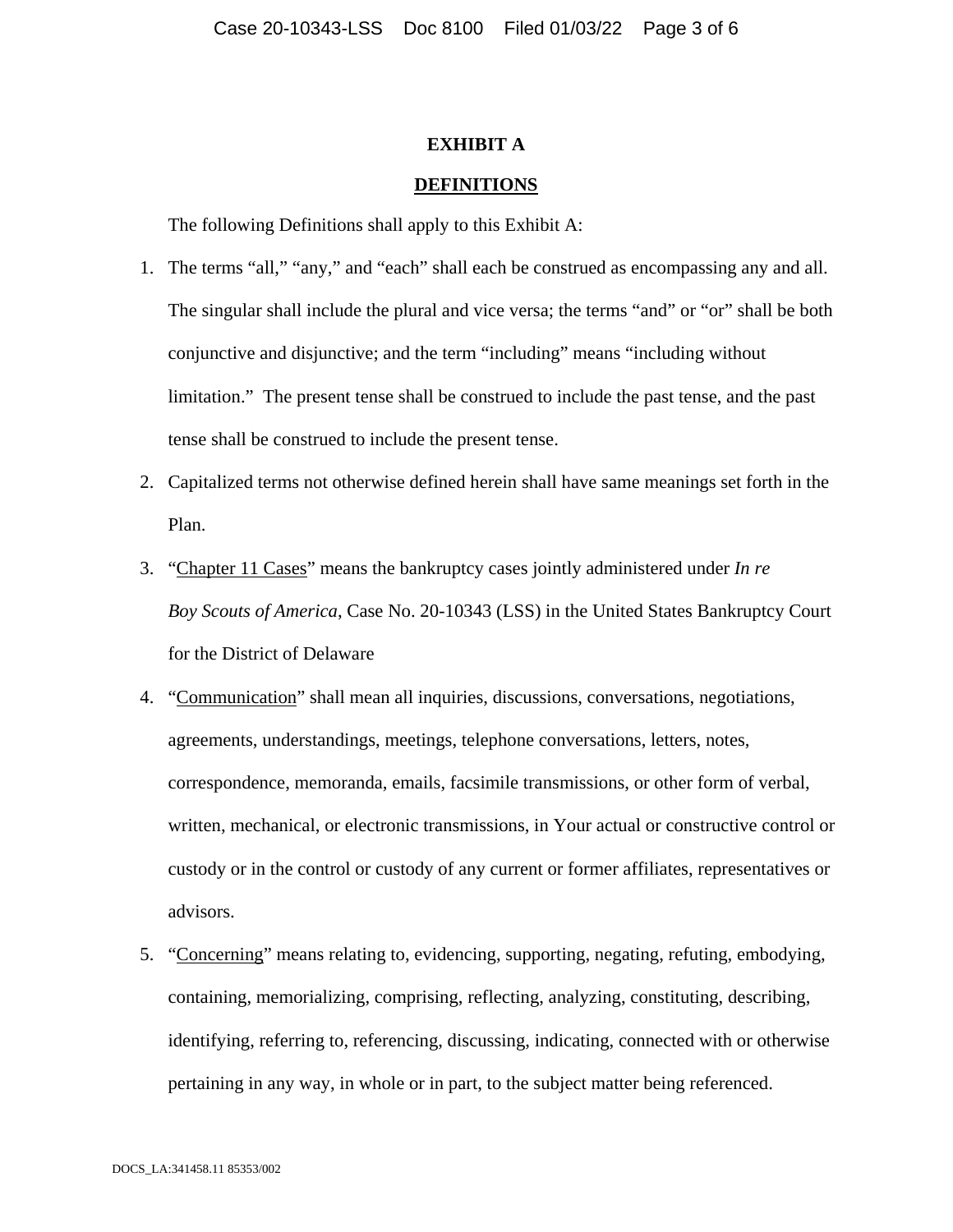- 6. "Debtors" means, collectively or individually, as context requires, the Boy Scouts of America and Delaware BSA, LLC, and each of their agents, accountants, financial advisors, employees, experts, attorneys, officers, directors, direct or indirect shareholders, members, representatives, affiliates, subsidiaries, predecessors, and/or successors.
- 7. "Direct Ballot" shall have the meaning ascribed to it in the Solicitation Order.
- 8. "Disclosure Statement" shall mean the *Amended Disclosure Statement for the Modified Fifth Amended Chapter 11 Plan of Reorganization for Boy Scouts of America and Delaware BSA, LLC* [Docket No. 6445], as such Document may be amended, supplemented, or modified from time to time.
- 9. "Documents" shall mean any writings, recordings, electronic files and mails, or photographs, whether original or duplicate, as defined in Federal Rule of Evidence 1001 and Federal Rule of Civil Procedure 34(a), inclusively, including (but not limited to) all Documents and information in Your possession, custody, or control, and includes: all and any written, recorded, or graphic material, however produced or reproduced, minutes, summaries, memoranda, transcripts, tapes, or other voice recordings, and all other Documents and tangible things, including booklets, brochures, pamphlets, circulars, notices, periodicals, papers, records, contracts, agreements, photographs, minutes, memoranda, messages, appraisals, analyses, reports, files, interoffice memoranda, or interoffice communications of any description, calculations, invoices, accounting entries, diary entries, calendars, inventory sheets, ledgers, correspondence, emails, phone recordings, instant messages, text messages, advertisements, press releases, notes, letters, diaries, working papers, schedules, projections, graphs, charts, films, tapes, printouts, and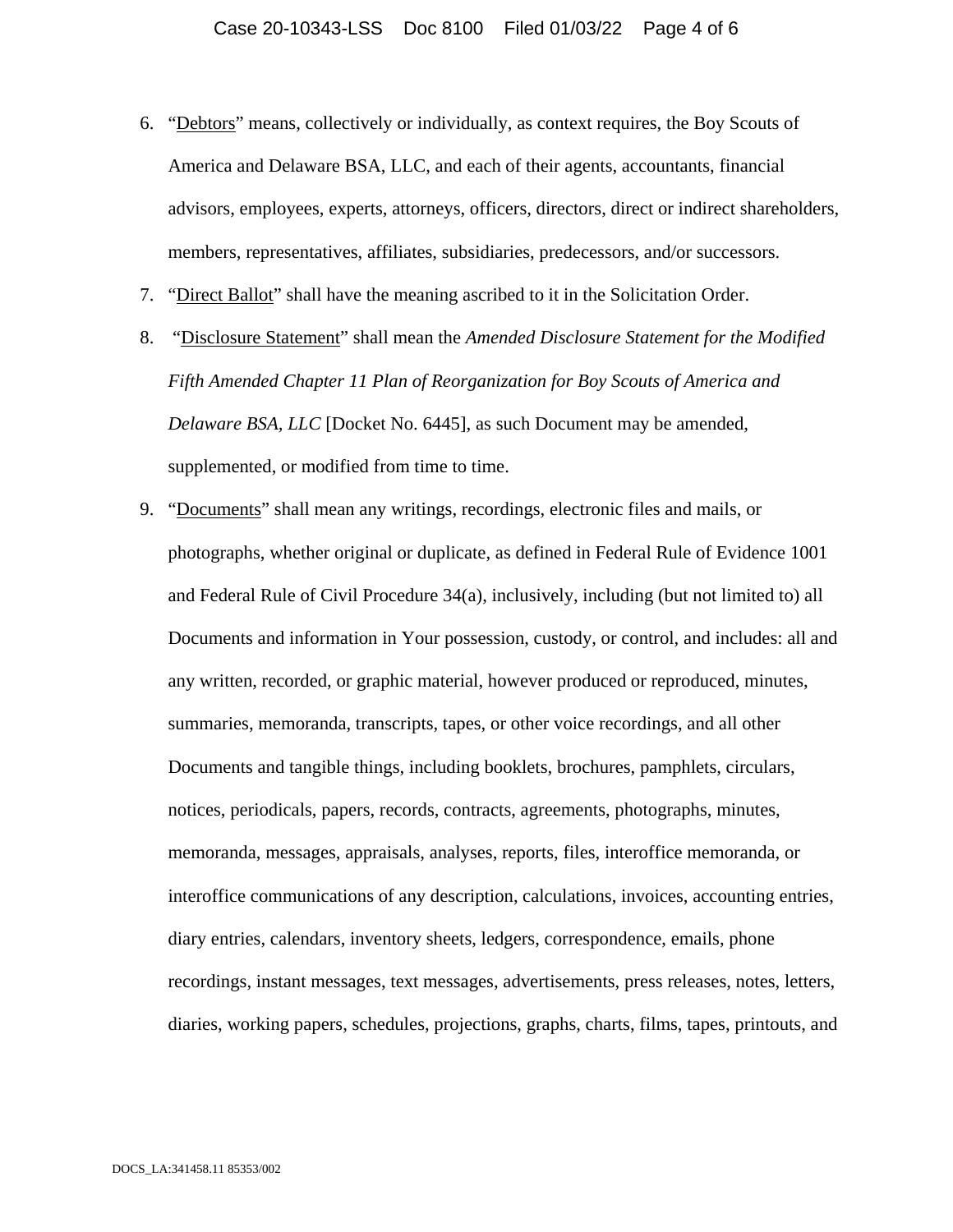### Case 20-10343-LSS Doc 8100 Filed 01/03/22 Page 5 of 6

all other data, whether recorded by electronic or other means, and all drafts thereof.

"Documents" always includes Communications.

- 10. "Master Ballot" shall have the meaning ascribed to it in the Solicitation Order.
- 11. "Omni" shall mean Omni Agent Solutions and each of its agents, accountants, financial advisors, employees, experts, attorneys, officers, directors, direct or indirect shareholders, members, representatives, affiliates, subsidiaries, predecessors, and/or successors.
- 12. "Person" shall have the meaning ascribed to it in the Plan.
- 13. "Plan" shall mean the *Modified Fifth Amended Chapter 11 Plan of Reorganization for Boy Scouts of America and Delaware BSA, LLC* [Docket No. 6443], as such Document may be amended, supplemented, or modified from time to time.
- 14. "Solicitation Order" shall mean the *Order (I) Approving the Disclosure Statement and the Form and Manner of Notice, (II) Approving Plan Solicitation and Voting Procedures, (III) Approving Forms of Ballots, (IV) Approving Form, Manner, and Scope of Confirmation Notices, (V) Establishing Certain Deadlines in Connection with Approval of the Disclosure Statement and Confirmation of the Plan, and (VI) Granting Related Relief* [D.I. 6438].
- 15. "You" or "Your" and variants thereof shall mean Omni.

#### **TOPICS**

The time period for each of these topics is September 1, 2021 and forward.

- 1. All Documents and Communications Concerning voting on the Plan in these Chapter 11 Cases.
- 2. All Documents and Communications Concerning Direct Ballots and Master Ballots.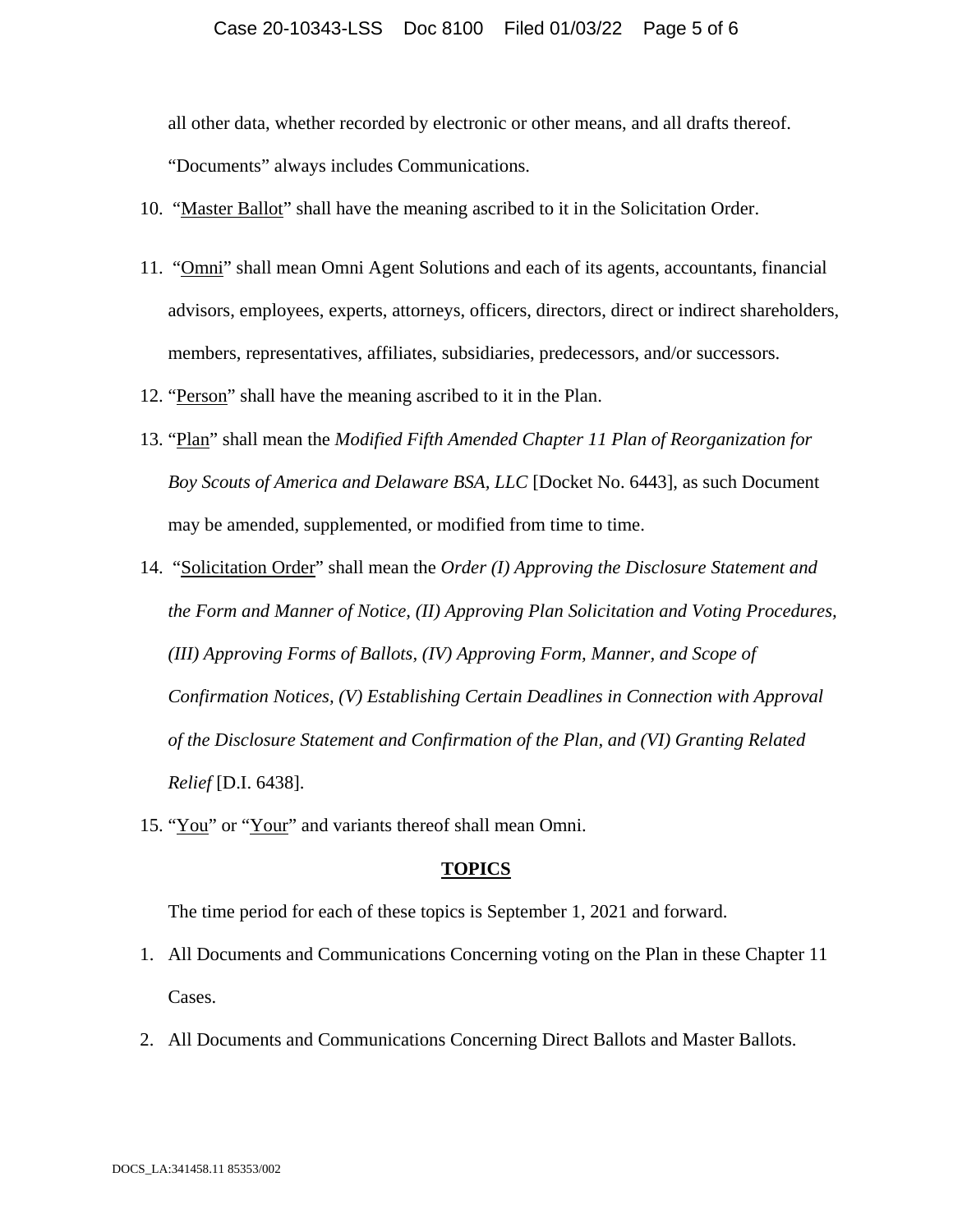- 3. All efforts You made to ensure the integrity and accuracy of the voting process on the Plan in these Chapter 11 Cases.
- 4. All facts Concerning any issues with respect to the integrity and accuracy of the voting process on the Plan in these Chapter 11 Cases.
- 5. All facts Concerning any alleged actions by any Person to compromise the integrity and accuracy of the voting process on the Plan in these Chapter 11 Cases.
- 6. All facts Concerning any confusion, or uncertainty regarding voting on the Plan in these Chapter 11 Cases.
- 7. All facts Concerning any alleged impropriety, errors, or problems with the voting process on the Plan in these Chapter 11 Cases.
- 8. All facts Concerning the use of eBallot or any other third party systems or platforms used to gather votes on the Plan in these Chapter 11 Cases.
- 9. All facts Concerning the integrity and accuracy of eBallot or any other third party systems or platforms used to gather votes on the Plan in these Chapter 11 Cases.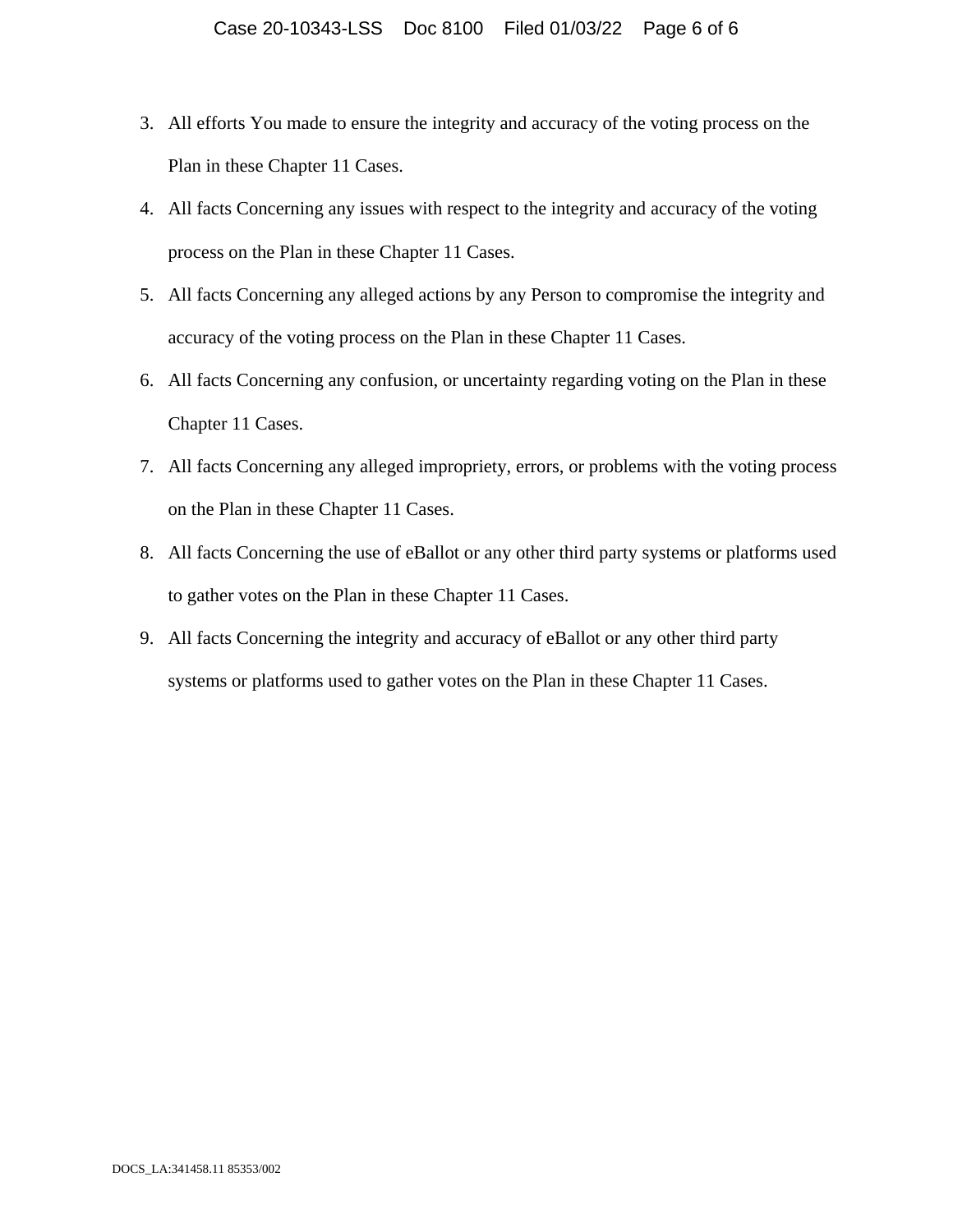### **IN THE UNITED STATES BANKRUPTCY COURT FOR THE DISTRICT OF DELAWARE**

In re:

### BOY SCOUTS OF AMERICA AND DELAWARE BSA, LLC,<sup>1</sup>

Chapter 11

Case No. 20-10343 (LSS)

Jointly Administered

Debtors.

## **CERTIFICATE OF SERVICE**

I, James E. O'Neill, hereby certify that on the 3rd day of January, 2022, I caused a copy of the following document(s) to be served on the individual(s) on the attached service list(s) in the manner indicated:

> **The Official Committee of Tort Claimants' Notice of Deposition Pursuant to Federal Rule of Civil Procedure 30(b)(6) to Omni Agent Solutions Re Voting**

> > */s/ James E. O'Neill*  James E. O'Neill (Bar No. 4042)

l

<sup>&</sup>lt;sup>1</sup> The Debtors in these chapter 11 cases, together with the last four digits of each Debtor's federal tax identification number, are as follows: Boy Scouts of America (6300) and Delaware BSA, LLC (4311). The Debtors' mailing address is 1325 West Walnut Hill Lane, Irving, Texas 75038.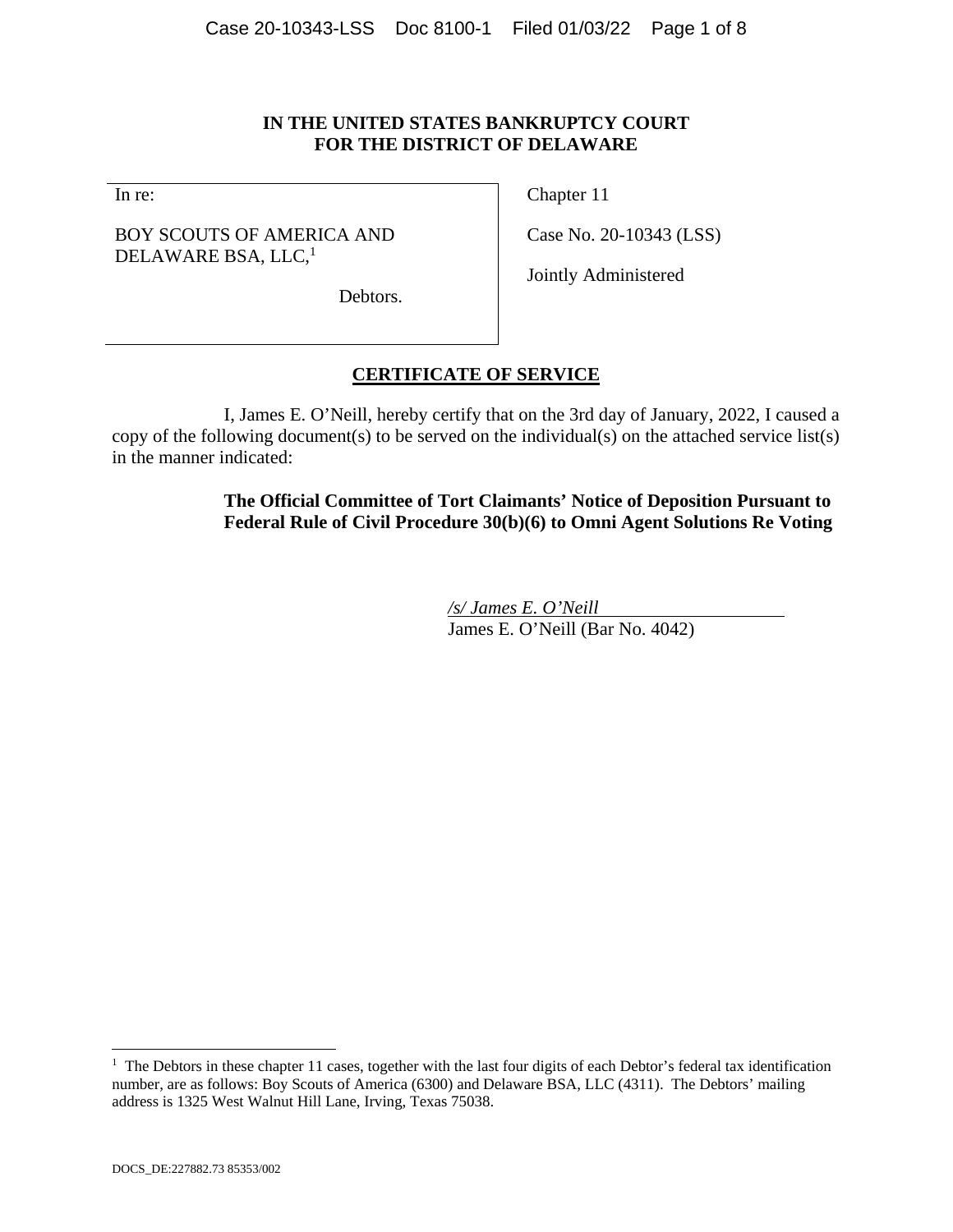Boy Scouts – Service List re Participating Parties Case No. 20-10343 (LSS) Doc. No. 236399v5 208 – Email

## **ALL VIA EMAIL**

**BSA Debtors**  Jessica C. Lauria jessica.lauria@whitecase.com Michael C Andolina mandolina@whitecase.com Matthew Linder mlinder@whitecase.com Laura E. Baccash aura.baccash@whitecase.com Blair M. Warner blair.warner@whitecase.com Samuel Hershey sam.hershey@whitecase.com Glenn Kurtz gkurtz@whitecase.com Robert Tiedemann rtiedemann@whitecase.com Andrew Hammond ahammond@whitecase.com Jennifer Thomas Jennifer.thomas@whitecase.com Derek Abbott DAbbott@morrisnichols.com Andrew Remming aremming@morrisnichols.com Paige Topper ptopper@morrisnichols.com Tori Remington tremington@morrisnichols.com Ernest Martin Ernest.Martin@haynesboone.com Adrian Azer Adrian.Azer@haynesboone.com

**U.S. Trustee**  David L. Buchbinder david.l.buchbinder@usdoj.gov Hanna Mufson McCollum hannah.mccollum@usdoj.gov

Tort Claimants' Committee James Stang jstang@pszjlaw.com Rob Orgel rorgel@pszjlaw.com John A. Morris jmorris@pszjlaw.com John W. Lucas jlucas@pszjlaw.com Linda Cantor lcantor@pszjlaw.com James O'Neill Debra Grassgreen Ken Brown Malhar S. Pagay joneill@pszjlaw.com dgrassgreen@pszjlaw.com kbrown@pszjlaw.com mpagay@pszjlaw.com

**Ad Hoc Committee of Local Councils**  Richard G. Mason RGMason@WLRK.com Douglas K. Mayer DKMayer@WLRK.com Joseph C. Celentino Mitchell Levy JCCelentino@WLRK.com MSLevy@wlrk.com

**Creditors' Committee**  Thomas Moers Mayer TMayer@kramerlevin.com Rachael Ringer rringer@kramerlevin.com Jennifer Sharret jsharret@kramerlevin.com Megan Wasson Natan Hammerman Mark Eckar Kurt Gwynne mwasson@kramerlevin.com nhamerman@kramerlevin.com meckard@reedsmith.com kgwynne@reedsmith.com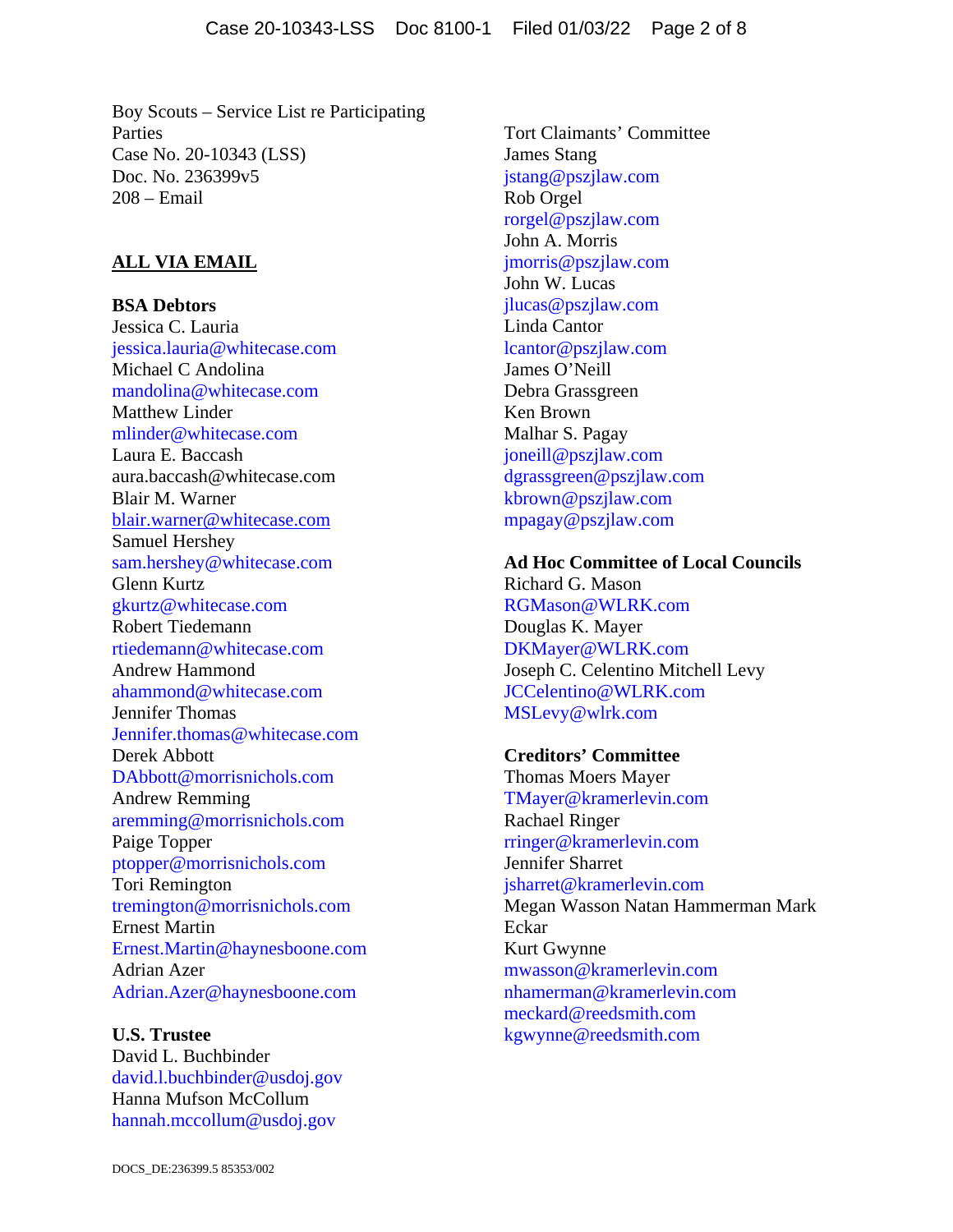**Future Claimants' Representative**  Robert Brady rbrady@ycst.com Edwin Harron eharron@ycst.com Sharon Zieg szieg@ycst.com Erin Edwards eedwards@ycst.com Kenneth Enos kenos@ycst.com Kevin Guerke kguerke@ycst.com Ashley Jacobs ajacobs@ycst.com Jared Kochenash jkochenash@ycst.com Sara Beth Kohut skohut@ycst.com Rachel Jennings jenningsr@gilbertlegal.com Meredith Neely neelym@gilbertlegal.com Kami Quinn quinnk@gilbertlegal.com W. Hunter Winstead winsteadh@gilbertlegal.com Emily Grim grime@gilbertlegal.com

### **Coalition of Abused Scouts for Justice**

D. Cameron Moxley cmoxley@brownrudnick.com David Molton dmolton@brownrudnick.com Sunni Beville sbeville@brownrudnick.com Tristan Axelrod taxelrod@brownrudnick.com Barbara J. Kelly bkelly@brownrudnick.com Gerard Cicero gcicero@brownrudnick.com Eric Goodman egoodman@brownrudnick.com Rachel Merksy rmersky@monlaw.com

## **JPMorgan Chase Bank, N.A.**

Kristian Gluck kristian.gluck@nortonrosefulbright.com John Heath john.heath@nortonrosefullbright.com

Sarah Cornelia sarah.cornelia@nortonrosefullbright.com Steven Zelin zelin@pjtpartners.com John Singh singhj@pjtpartners.com Scott Meyerson meyerson@pjtpartners.com Lukas Schwarzmann lukas.schwarzmann@pjtpartners.com

**The Church of Jesus Christ of Latter-day Saints, a Utah Corporation sole**  Jeff Bjork jeff.bjork@lw.com Robert Malionek Robert.malionek@lw.com Deniz Irgi deniz.irgi@lw.com Adam Goldberg adam.goldberg@lw.com Blake Denton Blake.Denton@lw.com Amy Quartarolo Amy.Quartarolo@lw.com Benjamin Dozier Benjamin.Butzin-Dozier@lw.com Sohom Datta Sohom.Datta@lw.com Natasha BronnSchrier Natasha.bronnschrier@lw.com Ryan Jones ryan.jones@lw.com Michael Merchant merchant@rlf.com Brett Haywood haywood@rlf.com

## **United Methodist Ad Hoc Committee**

Ed Rice erice@bradley.com Elizabeth Brusa ebrusa@bradley.com Jeremy Ryan jryan@potteranderson.com D. ryan Slaugh rslaugh@potteranderson.com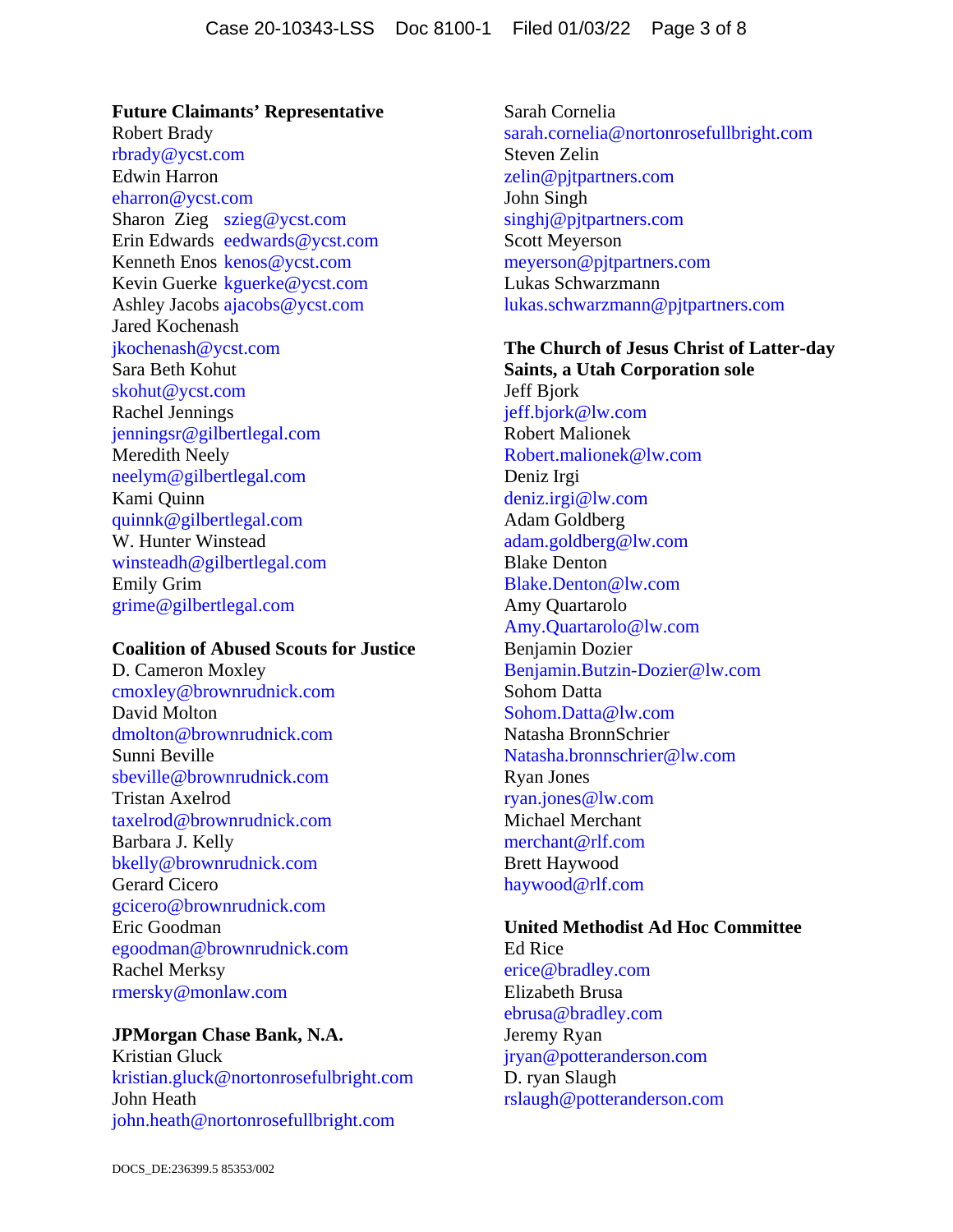### **Roman Catholic Ad Hoc Committee Catholic Mutual Relief Society of America**

Everett Cygal ecygal@schiffhardin.com Mark Fisher mfisher@schiffhardin.com Daniel Schufreider dschufreider@schiffhardin.com Jin Yan jyan@schiffhardin.com Jeremy Ryan jryan@potteranderson.com

**The Episcopal Church and Domestic and Foreign Missionary Society of the Protestant Episcopal Church in the United States of America**  Mark Salzberg mark.salzberg@squirepb.com

**Roman Catholic Diocese of Brooklyn, New York, Roman Catholic Archbishop of Los Angeles, a corporation sole, Roman Catholic Diocese of Dallas, a Texas nonprofit corporation, Archdiocese of Galveston-Houston, and Diocese of Austin**  Patrick A. Jackson patrick.jackson@faegredrinker.com

Ian J. Bambrick ian.bambrick@faegredrinker.com

**Zalkin Law Firm, P.C. and Pfau Cochran Vertetis Amala PLLC, representative group for various state court counsel**  Daniel Bussel dbussel@ktbslaw.com

Thomas Patterson tpatterson@ktbslaw.com Sasha Gurvitz sgurvitz@ktbslaw.com Roberty Pfister rpfister@ktbslaw.com

## **Agricultural Insurance Company**

Bruce W. McCullough bmccullough@bodellbove.com Bruce D. Celebrezze bruce.celebrezze@clydeco.us Conrad Krebs David Christian konrad.krebs@clydeco.us dchristian@dca.law

**AIG (National Union Fire Insurance Company, Lexington Insurance Company, Landmark Insurance Company, and the Insurance Company of the State of Pennsylvania)**  Susan Gummow sgummow@fgppr.com Tracey Jordan tjordan@fgppr.com Michael Rosenthal mrosenthal@gibsondunn.com Deirdre Richards drichards@finemanlawfirm.com Matthew Bouslog mbouslog@gibsondunn.com James Hallowell jhallowell@gibsondunn.com Keith Martorana kmartorana@gibsondunn.com Vincent Eisinger veisinger@gibsondunn.com

### **Allianz Global Risks US Insurance Company**

Ryan Smethurst rsmethurst@mwe.com Margaret Warner mwarner@mwe.com Matthew S. Sorem msorem@nicolaidesllp.com

## **American Zurich Insurance Company**  Mark Plevin MPlevin@crowell.com Tacie Yoon TYoon@crowell.com

Rachel Jankowski RJankowski@crowell.com Robert Cecil rcecil@trplaw.com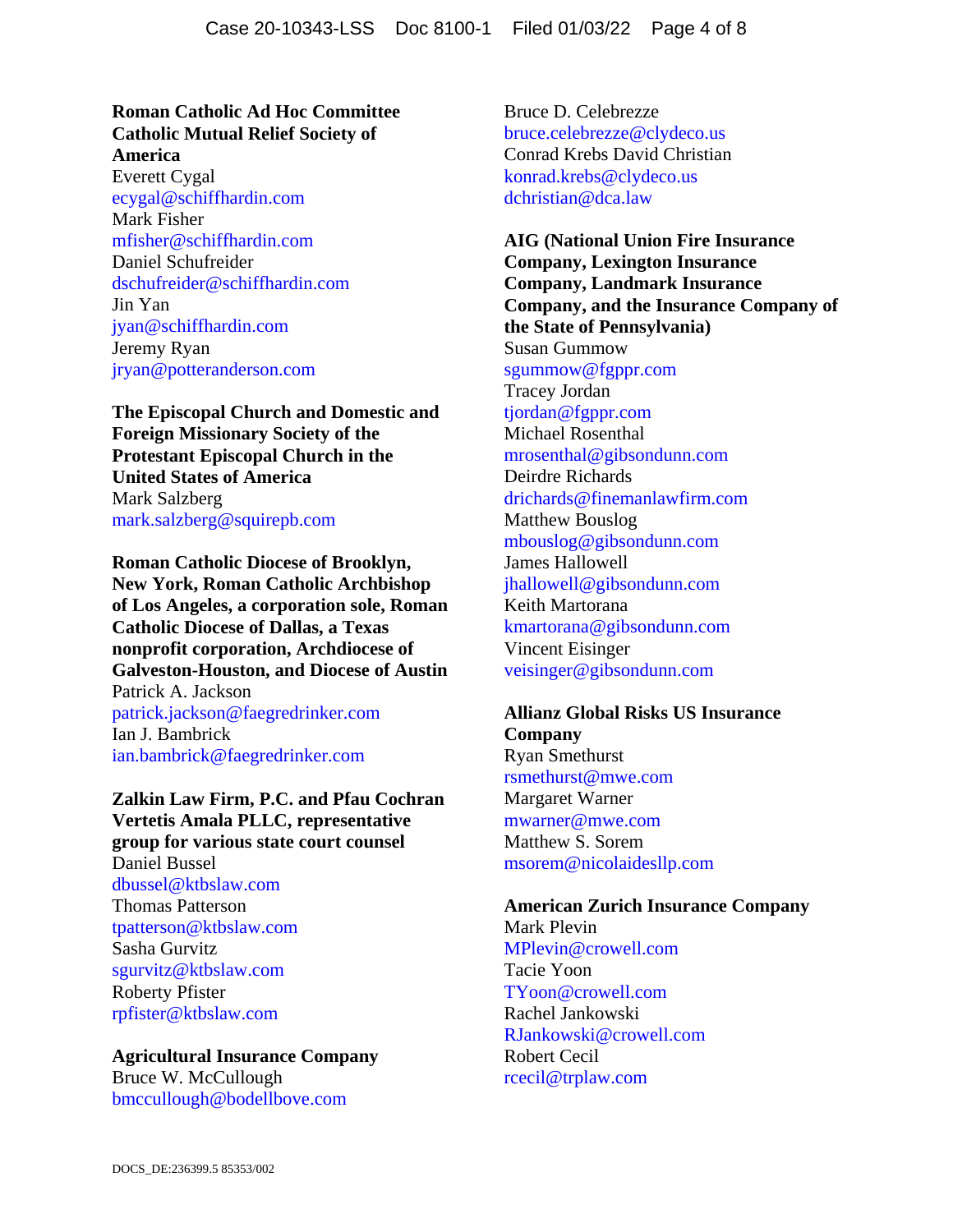## **Argonaut Insurance Company and Colony Insurance Company**

Laura Archie laura.archie@argogroupus.com Paul Logan plogan@postschell.com Kathleen K. Kerns kkerns@postschell.com George R. Calhoun george@ifrahlaw.com

### **Arrowood Indemnity Company**

Michael Hrinewski mhrinewski@coughlinduffy.com Lorraine Armenti LArmenti@coughlinduffy.com

# **Aspen Insurance Holdings Limited**

Clay Wilson cwilkerson@brownsims.com

## **AXA XL**

Jonathan Mulvihill Jonathan.mulvihill@axaxl.com Lloyd A. Gura lgura@moundcotton.com Pamela Minetto pminetto@moundcotton.com

## **Ategrity Specialty**

John Morgenstern jmorgenstern@ohaganmeyer.com Matthew Szwajkowski mszwajkowski@ohaganmeyer.com Carl "Chuck" Kunz, III ckunz@morrisjames.com

**Berkley Custom**  John Baay jbaay@glllaw.com

**Berkeley Research Group**  Matthew Babcock MBabcock@thinkbrg.com

## **Clarendon America Insurance Company**  Kenya Spivey Kenya.Spivey@enstargroup.com

Harry Lee hlee@steptoe.com Brett Grindrod bgrindrod@steptoe.com John O'Connor joconnor@steptoe.com Nailah Ogle nogle@steptoe.com Matthew Summers SummersM@ballardspahr.com

### **Century Indemnity Company**

Stamatios Stamoulis Stamoulis@swdelaw.com Richard Weinblatt weinblatt@swdelaw.com Tancred Schiavoni tschiavoni@omm.com Salvatore J. Cocchiaro scocchiaro@omm.com

## **CNA**

Laura McNally lmcnally@loeb.com Emily Stone estone@loeb.com

## **General Star Indemnity**

Gary P. Seligman gseligman@wiley.law Ashley L. Criss acriss@wiley.law

## **Hartford**

James P. Ruggeri JRuggeri@ruggerilaw.com Joshua D. Weinberg JWeinberg@ruggerilaw.com Annette Rolain arolain@ ruggerilaw.com Sara Hunkler shunkler@ruggerilaw.com Phil Anker Philip.Anker@wilmerhale.com Danielle Spinelli Danielle.Spinelli@wilmerhale.com Joel Millar Joel.Millar@wilmerhale.com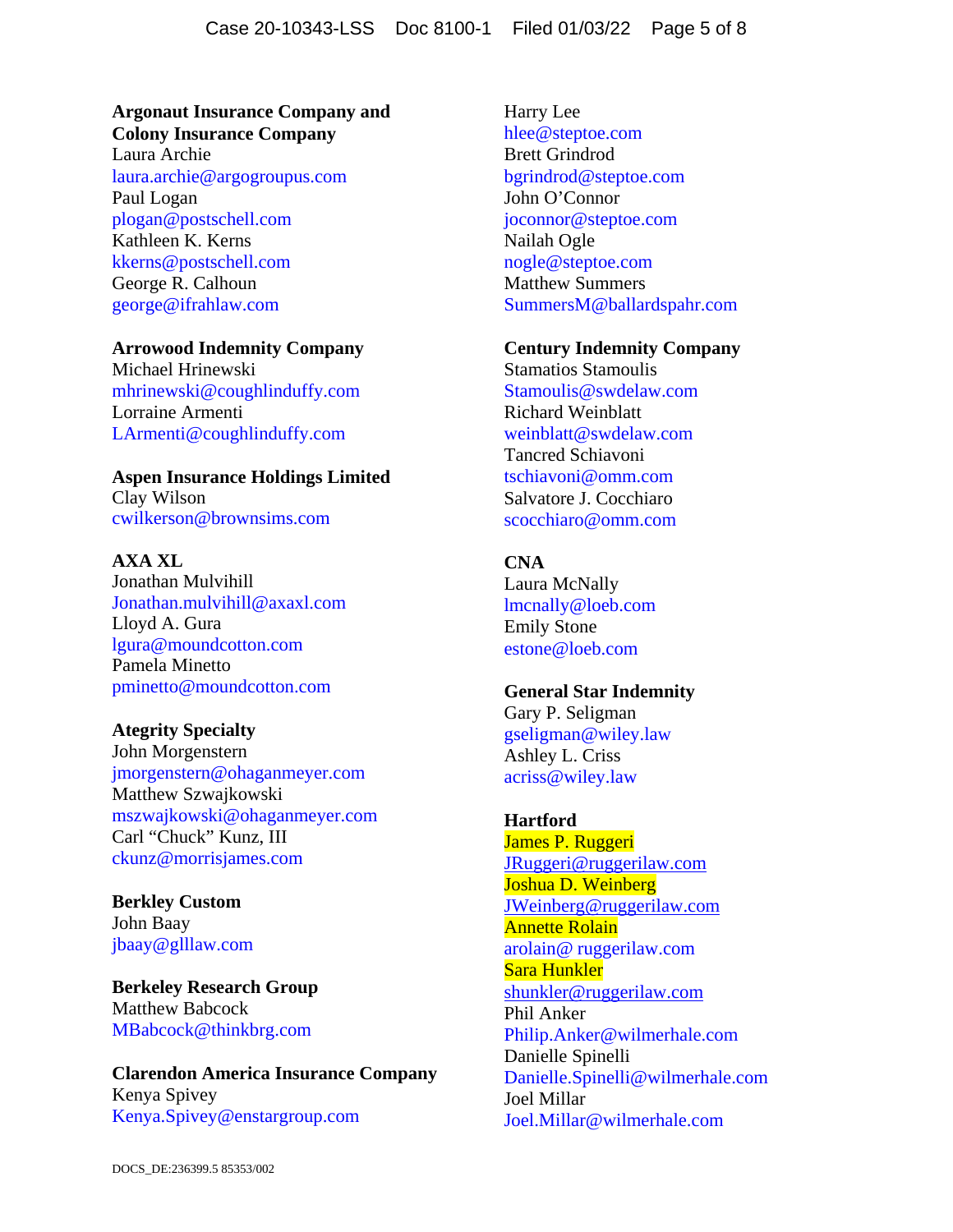Lauren Lifland lauren.lifland@wilmerhale.com Benjamin Loveland Benjamin.loveland@wilmerhale.com Erin Fay efay@bayardlaw.com Gregory Flasser gflasser@bayardlaw.com

### **Liberty Mutual**

Douglas R. Gooding dgooding@choate.com Jonathan Marshall jmarshall@choate.com Kim V. Marrkand KMarrkand@mintz.com

### **Markel**

Russell Dennis Russell.dennis@markel.com Jessica O'Neill Jessica.oneill@markel.com Michael Pankow MPankow@BHFS.com

**Maryland Casualty Company, Maryland American General Group, and American General Fire & Casualty Company**  Harry Lee HLee@steptoe.com Brett Grindod bgrindod@steptoe.com Nailah Ogle nogle@steptoe.com

**Munich Re**  Thaddeus Weaver tweaver@dilworthlaw.com William McGrath wmcgrath@dilworthlaw.com

**National Surety**  Todd C Jacobs TJacobs@bradleyriley.com John E. Bucheit jbucheit@bradleyriley.com David M. Caves dcaves@bradleyriley.com

Harris B. Winsberg harris.winsberg@troutman.com David Fournier david.fournier@troutman.com Marcy Smith marcy.smith@troutman.com

### **Old Republic Insurance Company**

Thomas Dare tdare@oldrepublic.com Peg Anderson panderson@foxswibel.com Adam Hachikian ahachikian@foxswibel.com Kenneth Thomas kthomas@foxswibel.com Ryan Schultz rschultz@foxswibel.com Stephen Miller smiller@morrisjames.com Carl Kunz, III ckunz@morrisjames.com

**Traders and Pacific Insurance Company, Endurance American Specialty Insurance Company, and Endurance American Insurance Company**  Joseph Ziemianski jziemianski@cozen.com Marla Benedek mbenedek@cozen.com

**Travelers**  Scott Myers SPMyers@travelers.com Louis Rizzo lrizzo@regerlaw.com

### **Notice of Intent Parties**

**Lujan Claimants**  Delia Lujan dslwolff@lawguam.com Wolff Christopher Loizides loizides@loizides.com

**Kentucky Creditors: N.C., K.W., C.F., B.L.,**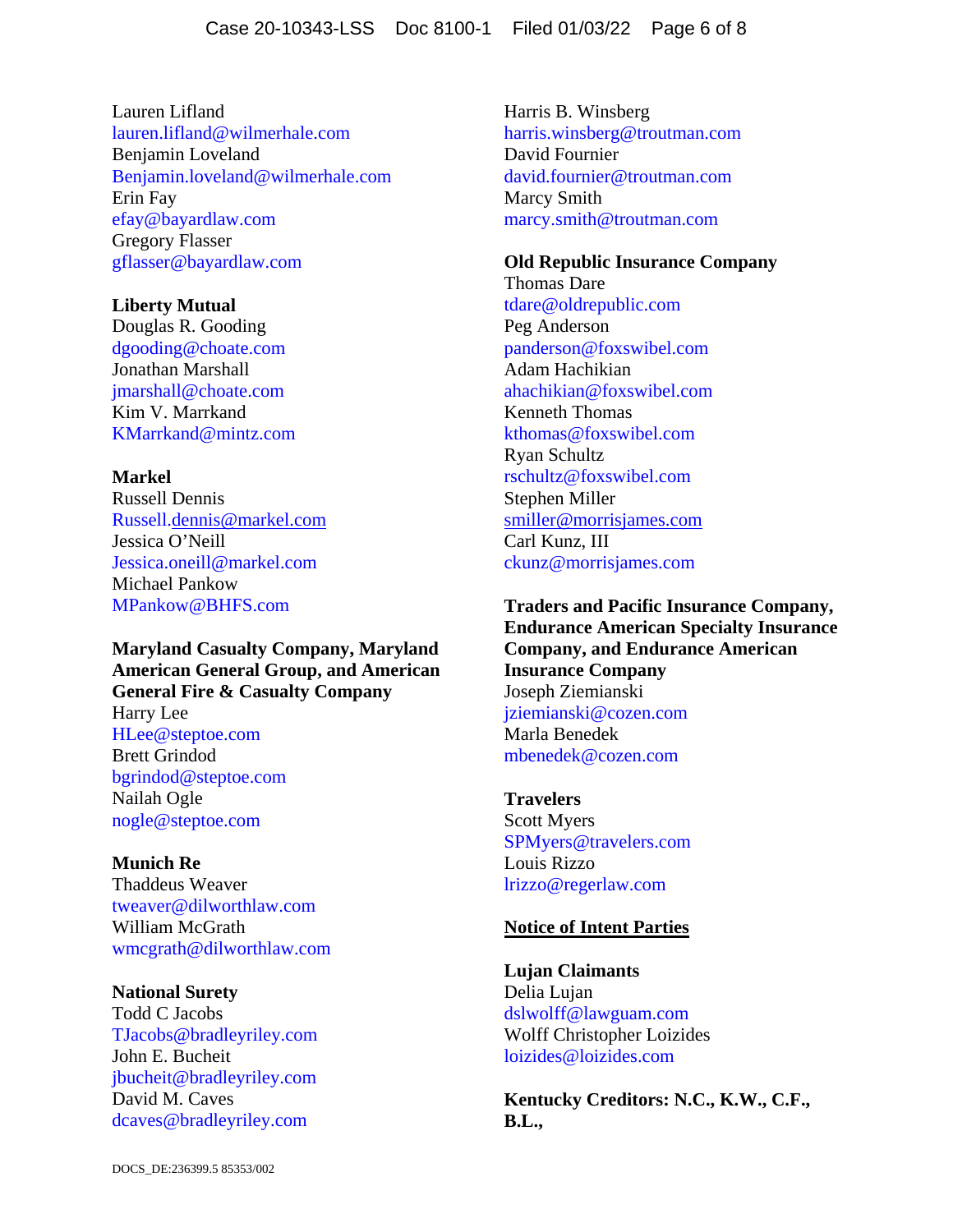## **A.F. and A.S:**

Raeann Warner raeann@jcdelaw.com Louis Schneider lou.schneider@thomaslawoffices.com Tad Thomas tad@thomaslawoffices.com

### **Crew Janci Claimants**

Salle Veghte sveghte@klehr.com Morton Branzburg mbranzburg@klehr.com Peter Janci peter@crewjanci.com

# **Hurley McKenna**

**& Mertz Survivors (HMM)**  Sally Veghte sveghte@klehr.com Christopher Hurley churley@hurley-law.com Evan Smola esmola@hurley-law.com

### **Gillispie Claimants**

Sally Veghte sveghte@klehr.com Joshua Gillispie josh@greenandgillispie.com Morton Branzburg mbranzburg@klehr.com

### **Arch Insurance Company**

Kathleen Miller kmiller@skjlaw.com Matthew Hamermesh mah@hangley.com Ronald Schiller rschiller@hangley.com Sharon McKee smckee@hangley.com Elizabeth Dolce edolce@hangley.com

# **Lonnie Washburn (***Pro Se***)** 1

**Frank Schwindler (***Pro Se***)**  nundawao@gmail.com

**Jane Doe**  Mark L. Desgrosseilliers desgross@chipmanbrown.com Cindy L. Robinson crobinson@robinsonmahoney.com Douglas Mahoney dmahoney@robinsonmahoney.com

### **Dumas & Vaughn, LLC Claimants**

David M. Klauder| dklauder@bk-legal.com Ashley L. Vaughn ashley@dumasandvaughn.com